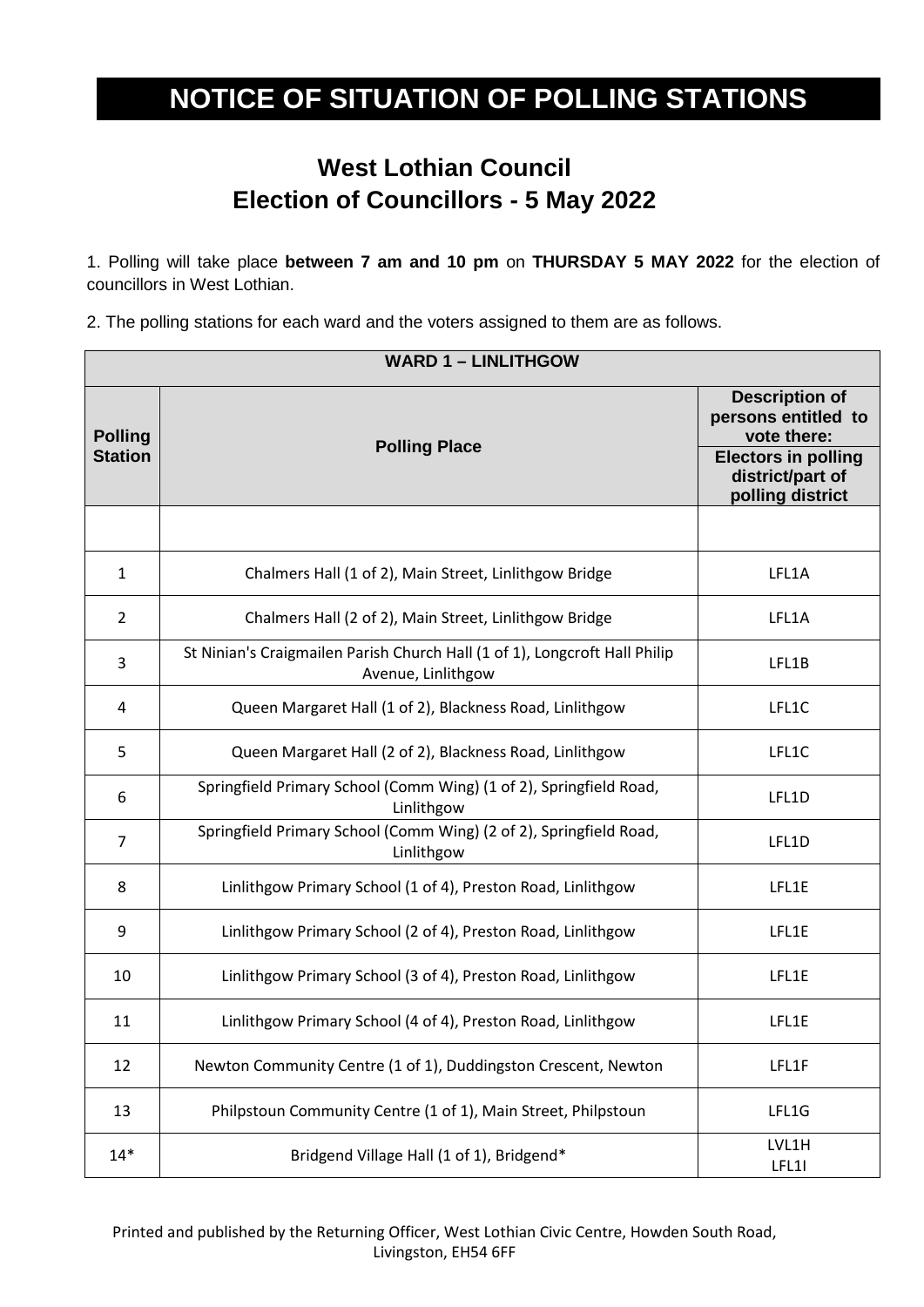| WARD 2 - BROXBURN, UPHALL AND WINCHBURGH |                                                                                                    |                                                                                                                                   |
|------------------------------------------|----------------------------------------------------------------------------------------------------|-----------------------------------------------------------------------------------------------------------------------------------|
| <b>Polling</b><br><b>Station</b>         | <b>Polling Place</b>                                                                               | <b>Description of</b><br>persons entitled to<br>vote there:<br><b>Electors in polling</b><br>district/part of<br>polling district |
| 1000*                                    | Bridgend Village Hall (1 of 1), Bridgend*                                                          | LVL2D                                                                                                                             |
| 15                                       | Dechmont Memorial Hall (1 of 1), Main Street, Dechmont                                             | LVL2B<br>LFL2A                                                                                                                    |
| 16                                       | Ecclesmachan Community Hall (1 of 1), Ecclesmachan,                                                | LVL <sub>2</sub> C                                                                                                                |
| 17                                       | Uphall Community Centre (1 of 3), Strathbrock Place, Uphall                                        | LVL2E                                                                                                                             |
| 18                                       | Uphall Community Centre (2 of 3), Strathbrock Place, Uphall                                        | LVL2E                                                                                                                             |
| 19                                       | Uphall Community Centre (3 of 3), Strathbrock Place, Uphall                                        | LVL2G                                                                                                                             |
| 20                                       | Uphall Primary School (1 of 1), Crossgreen Drive, Uphall                                           | LVL2F                                                                                                                             |
| 21                                       | Kirkhill Primary School (1 of 2), Rashierig, Broxburn                                              | LVL2H                                                                                                                             |
| 22                                       | Kirkhill Primary School (2 of 2), Rashierig, Broxburn                                              | LVL2H                                                                                                                             |
| 23                                       | Strathbrock Partnership (Comm Centre Hall) (1 of 3), West Main Street,<br>Broxburn                 | LVL <sub>21</sub>                                                                                                                 |
| 24                                       | Strathbrock Partnership (Comm Centre Hall) (2 of 3), West Main Street,<br>Broxburn                 | LVL2I                                                                                                                             |
| 25                                       | Strathbrock Partnership (Comm Centre Hall) (3 of 3), West Main Street,<br>Broxburn                 | LVL2I                                                                                                                             |
| 26                                       | Broxburn Primary School (Hall in New Annex)(1 of 1), School Road Off<br>West Main Street, Broxburn | LVL2J                                                                                                                             |
| 27                                       | Broxburn Sports Centre (1 of 2), Church Street, Broxburn                                           | LVL2K                                                                                                                             |
| 28                                       | Broxburn Sports Centre (2 of 2), Church Street, Broxburn                                           | LVL2K                                                                                                                             |
| 29                                       | Winchburgh Primary School (1 of 2), (Nursery Wing) Glendevon Park,<br>Winchburgh                   | LVL2L                                                                                                                             |
| 30                                       | Winchburgh Primary School (2 of 2), (Nursery Wing) Glendevon Park,<br>Winchburgh                   | LVL2L                                                                                                                             |
| 31                                       | Winchburgh Community Centre (1 of 1), Craigton Place, Winchburgh                                   | LVL2M<br>LFL2N                                                                                                                    |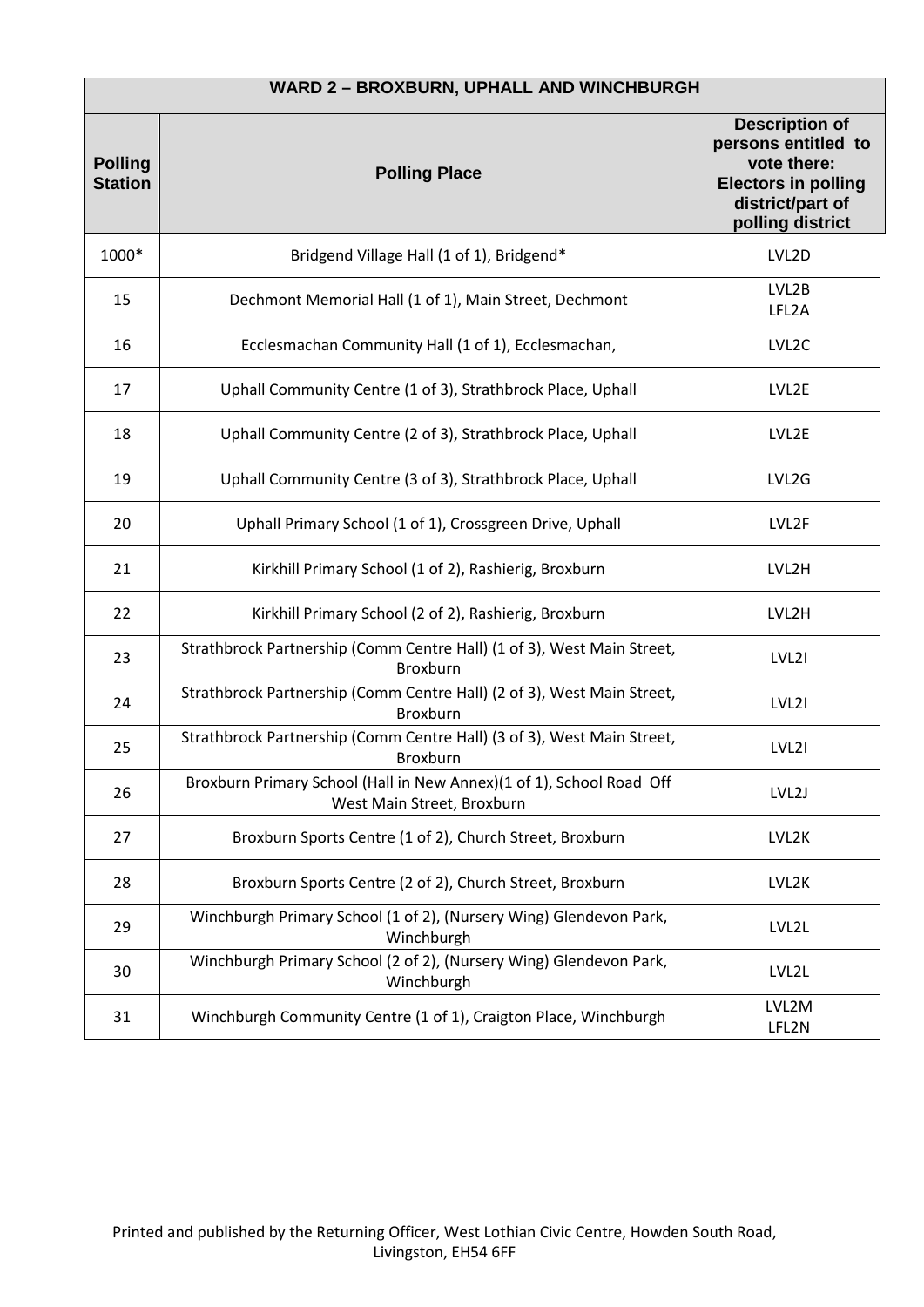| <b>WARD 3 - LIVINGSTON NORTH</b> |                                                                                     |                                                                                                                                   |
|----------------------------------|-------------------------------------------------------------------------------------|-----------------------------------------------------------------------------------------------------------------------------------|
| <b>Polling</b><br><b>Station</b> | <b>Polling Place</b>                                                                | <b>Description of</b><br>persons entitled to<br>vote there:<br><b>Electors in polling</b><br>district/part of<br>polling district |
| 32                               | Livingston Station Community Centre (1 of 3), Main Street, Deans,<br>Livingston     | LVA3A                                                                                                                             |
| 33                               | Livingston Station Community Centre (2 of 3), Main Street, Deans,<br>Livingston     | LVA3A                                                                                                                             |
| 34                               | Livingston Station Community Centre (3 of 3), Main Street, Deans,<br>Livingston     | LVA3A                                                                                                                             |
| 35                               | Livingston North Partnership Centre (1 of 2), Carmondean Centre Road,<br>Livingston | LVA3B                                                                                                                             |
| 36                               | Livingston North Partnership Centre (2 of 2), Carmondean Centre Road,<br>Livingston | LVA3B                                                                                                                             |
| 37                               | Livingston Village Primary School (1 of 3), Kirkton North Road, Livingston          | LVA3C                                                                                                                             |
| 38                               | Livingston Village Primary School (2 of 3), Kirkton North Road, Livingston          | LVA3C                                                                                                                             |
| 39                               | Peel Primary School (1 of 3), Garden Place Eliburn East, Livingston                 | LVA3D                                                                                                                             |
| 40                               | Peel Primary School (2 of 3), Garden Place Eliburn East, Livingston                 | LVA3D                                                                                                                             |
| 41                               | Peel Primary School (3 of 3), Garden Place Eliburn East, Livingston                 | LVA3D                                                                                                                             |
| 42                               | Carmondean Community Centre (1 of 3), Nether Dechmont Farm, Fells<br><b>Rigg</b>    | LVA3E                                                                                                                             |
| 43                               | Carmondean Community Centre (2 of 3), Nether Dechmont Farm, Fells<br><b>Rigg</b>    | LVA3E                                                                                                                             |
| 44                               | Carmondean Community Centre (3 of 3), Nether Dechmont Farm, Fells<br><b>Rigg</b>    | LVA3E                                                                                                                             |
| 45                               | Mosswood Community Centre (1 of 2), Knightsridge, Livingston                        | LVA3F                                                                                                                             |
| 46                               | Mosswood Community Centre (2 of 2), Knightsridge, Livingston                        | LVA3F                                                                                                                             |
| 47                               | Newyearfield Farm Community Centre (1 of 2), Newyearfield, Livingston               | LVA3G                                                                                                                             |
| 48                               | Newyearfield Farm Community Centre (2 of 2), Newyearfield, Livingston               | LVA3G                                                                                                                             |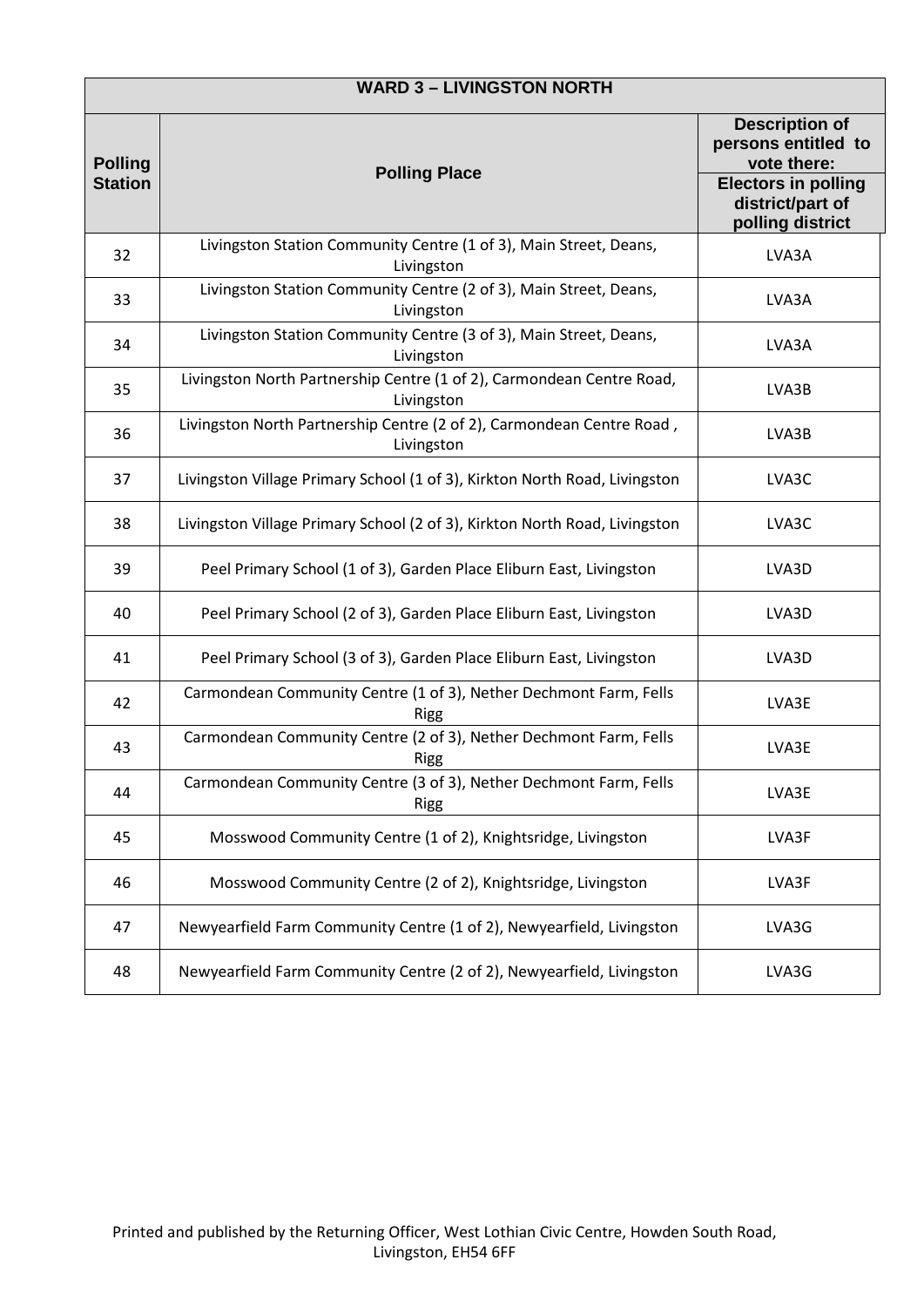| <b>WARD 4 - LIVINGSTON SOUTH</b> |                                                                                           |                                                                                                               |
|----------------------------------|-------------------------------------------------------------------------------------------|---------------------------------------------------------------------------------------------------------------|
| <b>Polling</b><br><b>Station</b> | <b>Polling Place</b>                                                                      | <b>Description of</b><br>persons entitled to<br>vote there:<br><b>Electors in polling</b><br>district/part of |
|                                  |                                                                                           | polling district                                                                                              |
| 49                               | Harrysmuir Primary School (1 of 3), Willowbank Ladywell, Livingston                       | LVA4A                                                                                                         |
| 50                               | Harrysmuir Primary School (2 of 3), Willowbank Ladywell, Livingston                       | LVA4A                                                                                                         |
| 51                               | Harrysmuir Primary School (3 of 3), Willowbank Ladywell, Livingston                       | LVA4A                                                                                                         |
| 52                               | St.Andrew's R.C. Primary School Com Wing (1 of 2), Kingsport Avenue<br>Howden, Livingston | LVA4B                                                                                                         |
| 53                               | St.Andrew's R.C. Primary School Com Wing (2 of 2), Kingsport Avenue<br>Howden, Livingston | LVA4B                                                                                                         |
| 54                               | Dedridge Primary School (Community Wing) (1 of 2), Dedridge East,<br>Livingston           | LVA4C                                                                                                         |
| 55                               | Dedridge Primary School (Community Wing) (2 of 2), Dedridge East,<br>Livingston           | LVA4C                                                                                                         |
| 56                               | Bankton Primary School (1 of 2), Kenilworth Rise Dedridge, Livingston                     | LVA4D                                                                                                         |
| 57                               | Bankton Primary School (2 of 2), Kenilworth Rise Dedridge, Livingston                     | LVA4D                                                                                                         |
| 58                               | Livingston Village Primary School (3 of 3), Kirkton North Road, Livingston                | LVA4E                                                                                                         |
| 59                               | Crofthead Farm Community Education Centre (1 of 2), Templar Rise<br>Dedridge, Livingston  | LVA4F                                                                                                         |
| 60                               | Crofthead Farm Community Education Centre (2 of 2), Templar Rise<br>Dedridge, Livingston  | LVA4F                                                                                                         |
| 61                               | Williamson Primary School (1 of 2), Bankton Lane, Livingston                              | LVA4G                                                                                                         |
| 62                               | Williamston Primary School (2 of 2), Bankton Lane, Livingston                             | LVA4G                                                                                                         |
| 63                               | Murieston Village Hall (1 of 1), Murieston, Livingston                                    | LVA4H                                                                                                         |
| 64                               | Bankton Mains Pavilion (1 of 2), Bankton Walk Murieston, Livingston                       | LVA4I                                                                                                         |
| 65                               | Bankton Mains Pavilion (2 of 2), Bankton Walk Murieston, Livingston                       | LVA4I                                                                                                         |
| 66                               | Bellsquarry Village Hall (1 of 1), Calder Road, Bellsquarry                               | LVA4J                                                                                                         |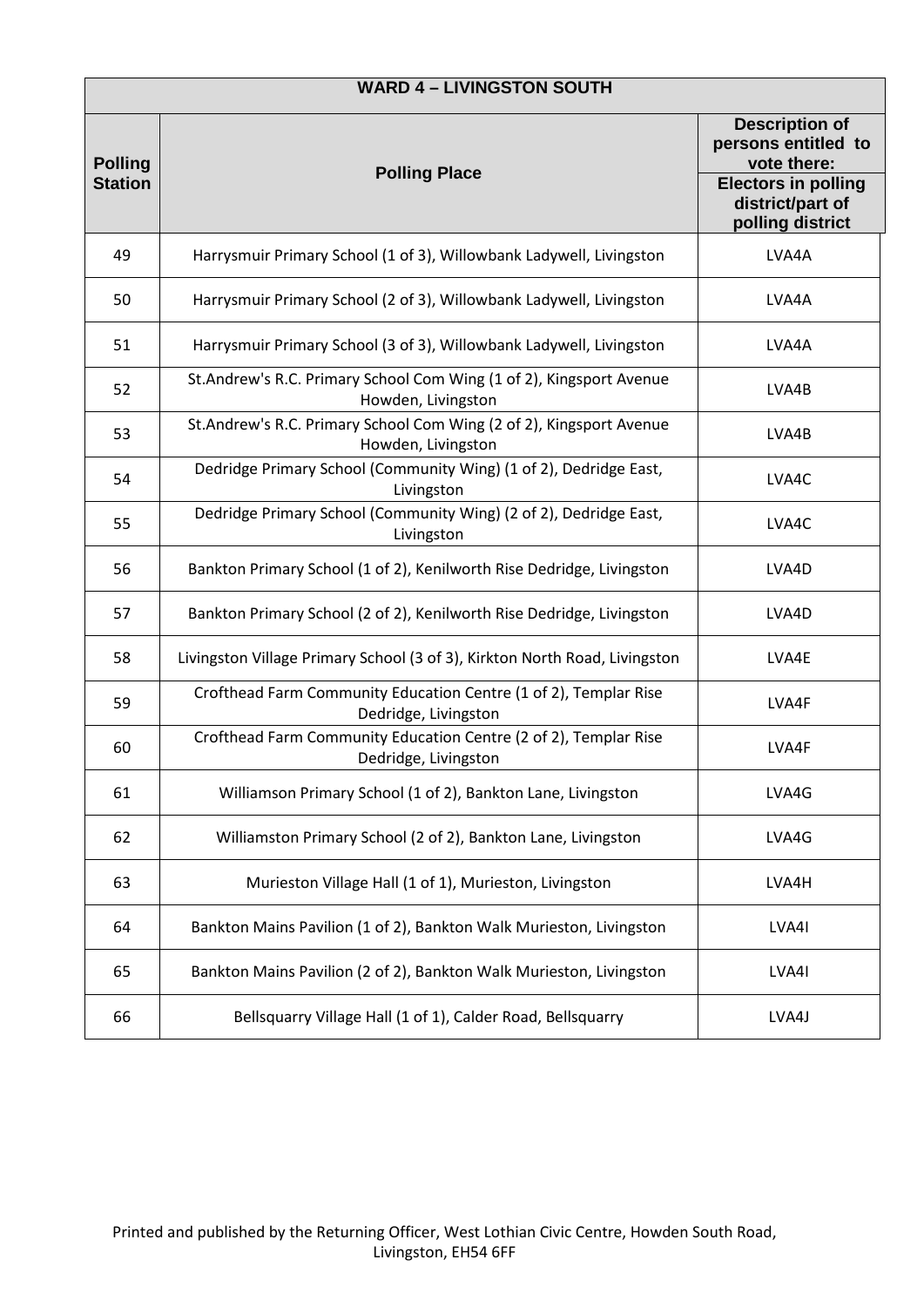| <b>WARD 5 - EAST LIVINGSTON AND EAST CALDER</b> |                                                                                         |                                                                                                                                   |
|-------------------------------------------------|-----------------------------------------------------------------------------------------|-----------------------------------------------------------------------------------------------------------------------------------|
| <b>Polling</b><br><b>Station</b>                | <b>Polling Place</b>                                                                    | <b>Description of</b><br>persons entitled to<br>vote there:<br><b>Electors in polling</b><br>district/part of<br>polling district |
| 67                                              | Uphall Station Institute Hall (1 of 1), Marrfield Terrace, Uphall Station               | LVA5A                                                                                                                             |
| 68                                              | Pumpherston and Uphall Station Communty PS (1 of 2), Drumshoreland<br>Road, Pumpherston | LVA5B                                                                                                                             |
| 69                                              | Pumpherston and Uphall Station Communty PS (2 of 2), Drumshoreland<br>Road, Pumpherston | LVA5B                                                                                                                             |
| 70                                              | Letham Primary School (Community Wing)(1 of 2), Forth Drive Craigshill,<br>Livingston   | LVA5C                                                                                                                             |
| 71                                              | Letham Primary School (Community Wing)(2 of 2), Forth Drive Craigshill,<br>Livingston   | LVA5C                                                                                                                             |
| 72                                              | Riverside Primary School (1 of 2), Maree Walk, Craigshill, Livingston                   | LVA5D                                                                                                                             |
| 73                                              | Riverside Primary School (2 of 2), Maree Walk, Craigshill, Livingston                   | LVA5D                                                                                                                             |
| 74                                              | Mid Calder Institute Hall (1 of 1), Market Street, Mid Calder                           | LVA5F                                                                                                                             |
| 75                                              | Mid Calder Primary School (1 of 2), Spottiswoode Gardens, Mid Calder                    | LVA5G                                                                                                                             |
| 76                                              | Mid Calder Primary School (2 of 2), Spottiswoode Gardens, Mid Calder                    | LVA5G                                                                                                                             |
| 77                                              | East Calder Primary School (1 of 4), Langton Road, East Calder                          | LVA5H                                                                                                                             |
| 78                                              | East Calder Primary School (2 of 4), Langton Road, East Calder                          | LVA5H                                                                                                                             |
| 79                                              | East Calder Primary School (3 of 4), Langton Road, East Calder                          | LVA5H                                                                                                                             |
| 80                                              | East Calder Primary School (4 of 4), Langton Road, East Calder                          | LVA5H                                                                                                                             |
| 81                                              | Military Museum(1 of 1), Louis Braille Avenue, Linburn                                  | LVA5I                                                                                                                             |
| 82                                              | Kirknewton Village Hall (1 of 2), Main Street, Kirknewton                               | LVA5J                                                                                                                             |
| 83                                              | Kirknewton Village Hall (2 of 2), Main Street, Kirknewton                               | LVA5J                                                                                                                             |
| 2000*                                           | West Calder Community Centre (1 of 2), Young Street, West Calder*                       | LVA5K                                                                                                                             |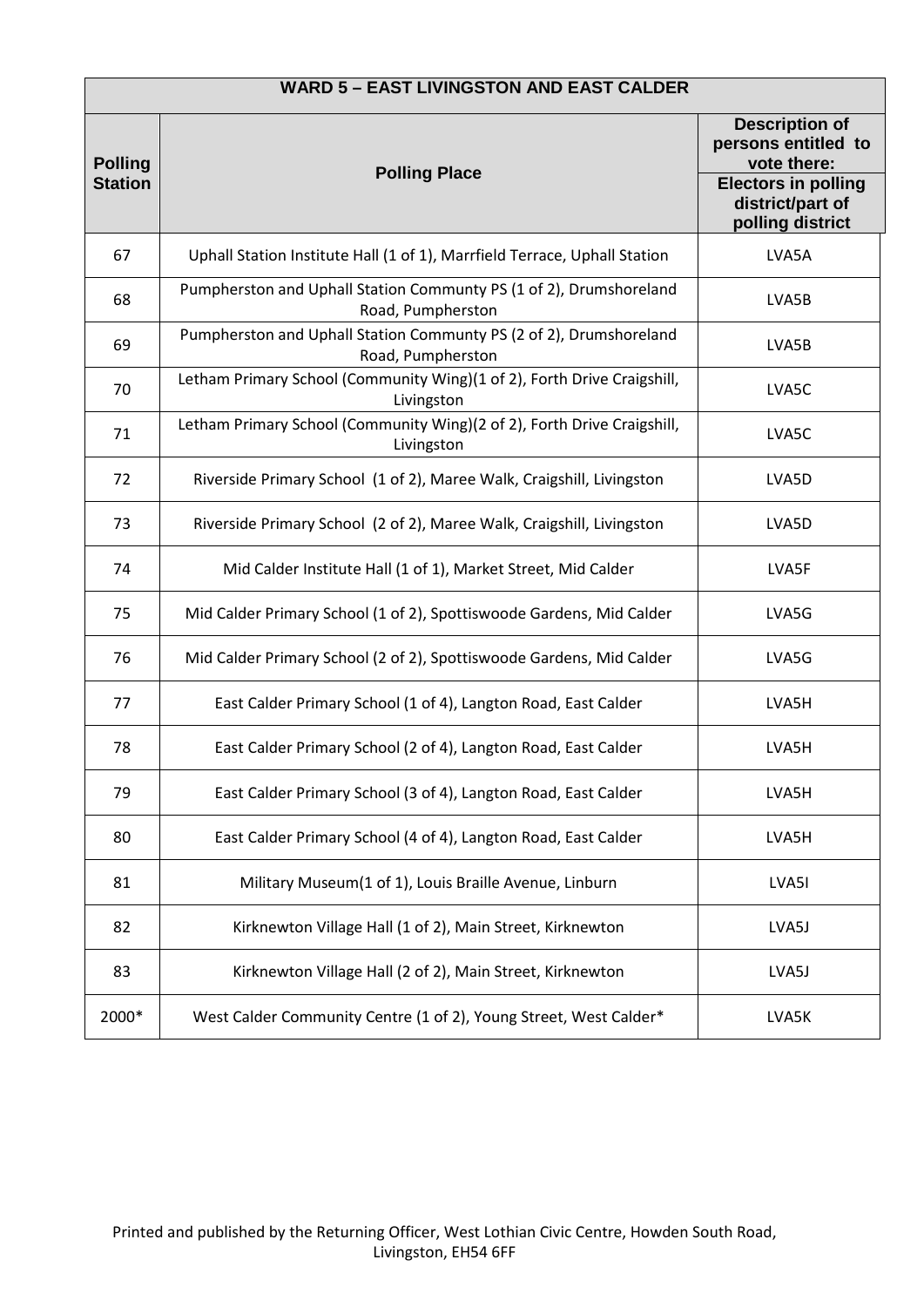| <b>WARD 6 - FAULDHOUSE AND THE BREICH VALLEY</b> |                                                                              |                                                                                                                                   |
|--------------------------------------------------|------------------------------------------------------------------------------|-----------------------------------------------------------------------------------------------------------------------------------|
| <b>Polling</b><br><b>Station</b>                 | <b>Polling Place</b>                                                         | <b>Description of</b><br>persons entitled to<br>vote there:<br><b>Electors in polling</b><br>district/part of<br>polling district |
| 84                                               | Fauldhouse Partnership Centre(1 of 2), Main Street, Fauldhouse               | LVA6A                                                                                                                             |
| 85                                               | Fauldhouse Partnership Centre(2 of 2), Main Street, Fauldhouse               | LVA6A                                                                                                                             |
| 86                                               | St John the Baptist Church Hall (1 of 1), Main Street, Fauldhouse            | LVA6B                                                                                                                             |
| 87                                               | Fauldhouse Training Centre (1 of 1), Eastfield Road, Fauldhouse              | LVA6C                                                                                                                             |
| 88                                               | Woodmuir Primary School (1 of 1), Woodmuir Road, Breich                      | LVA6D                                                                                                                             |
| 89                                               | Longridge Primary School (Community Wing)(1 of 1), School Road,<br>Longridge | LVA6E                                                                                                                             |
| 90                                               | Addiewell Community Centre (1 of 1), Church Street, Addiewell                | LVA6F                                                                                                                             |
| $91*$                                            | West Calder Community Centre (1 of 2), Young Street, West Calder*            | LVA6G                                                                                                                             |
| 92                                               | West Calder Community Centre (2 of 2), Young Street, West Calder             | LVA6G                                                                                                                             |
| 93                                               | Parkhead Primary School (1 of 1), Harburn Road, West Calder                  | LVA6H                                                                                                                             |
| 94*                                              | Polbeth Village Hall (1 of 2), Polbeth Road, Polbeth*                        | LVA6I                                                                                                                             |
| 95                                               | Polbeth Village Hall (2 of 2), Polbeth Road, Polbeth                         | LVA6I                                                                                                                             |
| 96                                               | Stoneyburn Community Centre (1 of 2), Main Street, Stoneyburn                | LVA6J                                                                                                                             |
| 97                                               | Stoneyburn Community Centre (2 of 2), Main Street, Stoneyburn                | LVA6J                                                                                                                             |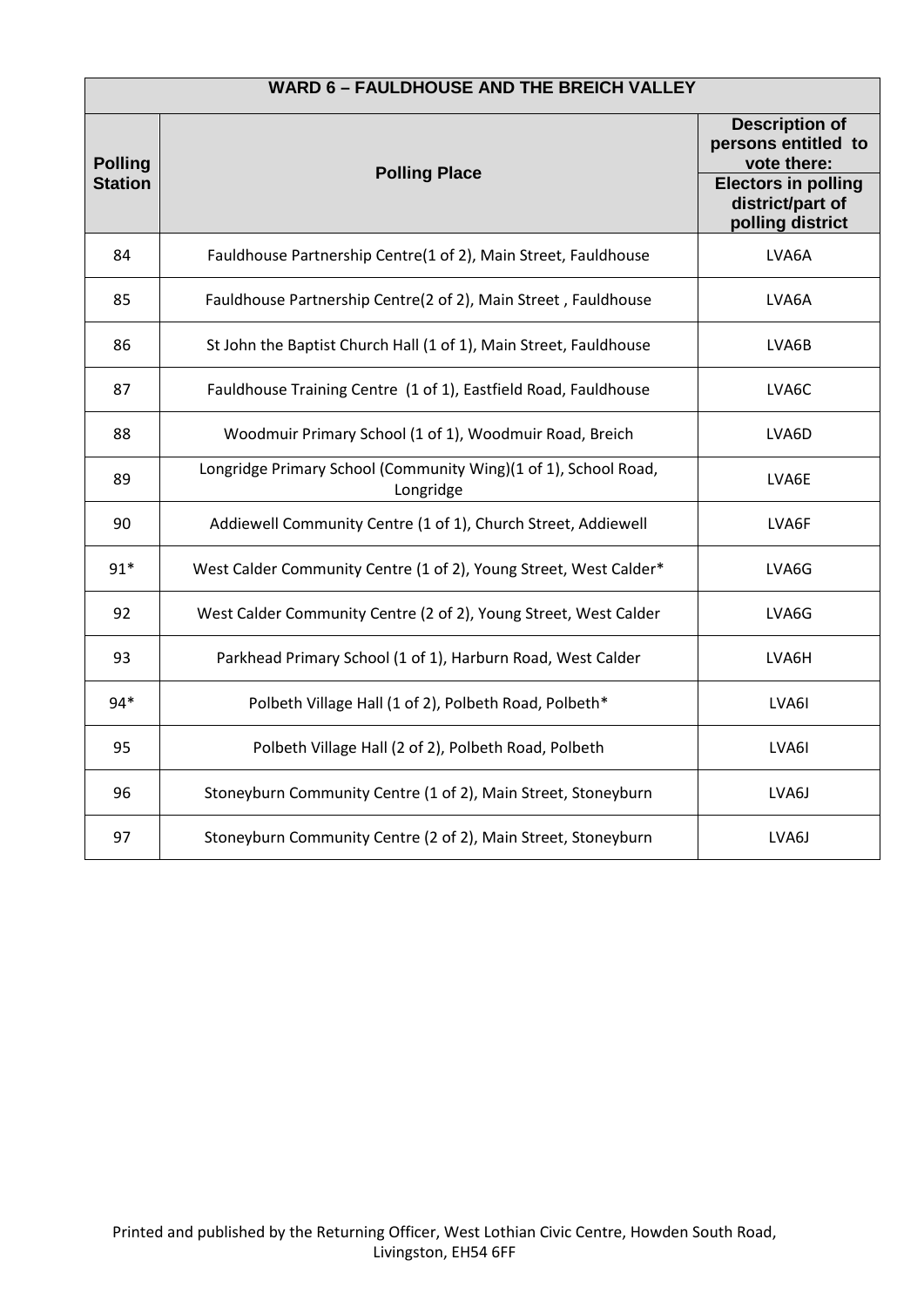| <b>WARD 7 WHITBURN AND BATHGATE</b> |                                                                                      |                                                                    |
|-------------------------------------|--------------------------------------------------------------------------------------|--------------------------------------------------------------------|
| <b>Polling</b>                      | <b>Polling Place</b>                                                                 | <b>Description of</b><br>persons entitled to<br>vote there:        |
| <b>Station</b>                      |                                                                                      | <b>Electors in polling</b><br>district/part of<br>polling district |
| 98                                  | Greenrigg Primary School (1 of 2), Polkemmet Road, Harthill                          | LFL7A                                                              |
| 99                                  | Greenrigg Primary School (2 of 2), Polkemmet Road, Harthill                          | LFL7A                                                              |
| 100                                 | Whitburn Bowling Club (1 of 3), West Main Street, Whitburn                           | LFL7B<br>LVL7C                                                     |
| 101                                 | Whitburn Bowling Club (2 of 3), West Main Street, Whitburn                           | LFL7B                                                              |
| 102                                 | Whitburn Bowling Club (3 of 3), West Main Street, Whitburn                           | LFL7B                                                              |
| 103                                 | Whitburn South Parish Church Hall (1 of 2), Manse Road, Whitburn                     | LFL7D                                                              |
| 104                                 | Whitburn South Parish Church Hall (2 of 2), Manse Road, Whitburn                     | LFL7D                                                              |
| 105                                 | Brucefield Church Hall (1 of 2), East Main Street, Whitburn                          | LFL7E                                                              |
| 106                                 | Brucefield Church Hall (2 of 2), East Main Street, Whitburn                          | LFL7E                                                              |
| 107                                 | Polkemmet Social Club (1 of 2), East Main Street, Whitburn                           | LFL7F                                                              |
| 108                                 | Polkemmet Social Club (2 of 2), East Main Street, Whitburn                           | LFL7F                                                              |
| 109                                 | East Whitburn Community Centre (New Hall)(1 of 1), Hen's Nest Road, East<br>Whitburn | LFL7G                                                              |
| 110                                 | Our Lady of Lourdes R.C. Primary School (1 of 2), Hopefield Road,<br>Blackburn       | LFL7H                                                              |
| 111                                 | Our Lady of Lourdes R.C. Primary School (2 of 2), Hopefield Road,<br>Blackburn       | LVL7I                                                              |
| 112                                 | Murrayfield Primary School (1 of 3), Rowan Street, Blackburn                         | LVL7J                                                              |
| 113                                 | Murrayfield Primary School (2 of 3), Rowan Street, Blackburn                         | LVL7J                                                              |
| 114                                 | Murrayfield Primary School (3 of 3), Rowan Street, Blackburn                         | LVL7J                                                              |
| 115                                 | Seafield Community Centre (1 of 1), Redhouse Road, Seafield                          | LVA7K                                                              |
| 3000*                               | Polbeth Village Hall (1 of 2), Polbeth Road, Polbeth*                                | LVA7L                                                              |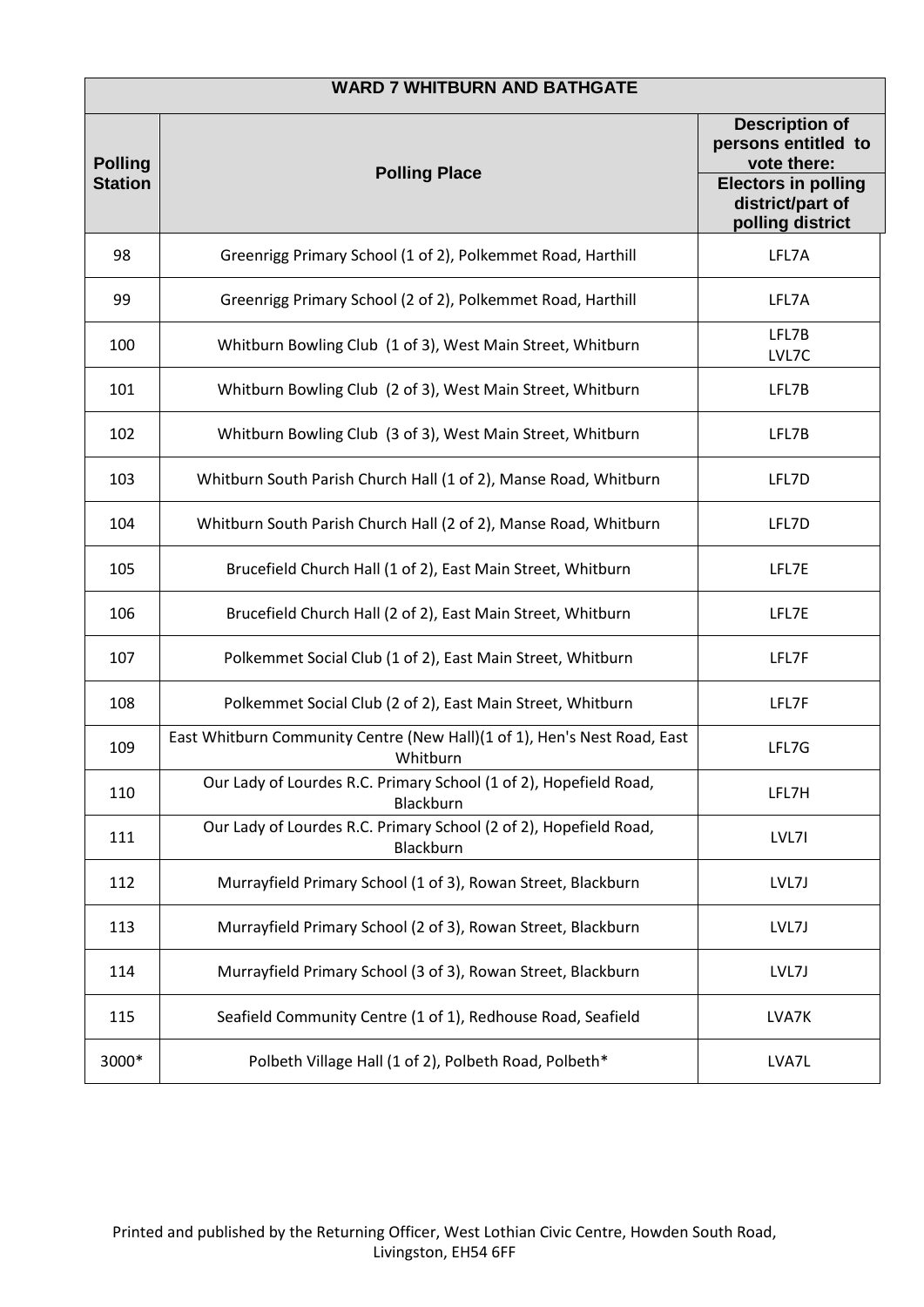| <b>WARD 8 - BATHGATE</b>         |                                                                   |                                                                                                                                   |
|----------------------------------|-------------------------------------------------------------------|-----------------------------------------------------------------------------------------------------------------------------------|
| <b>Polling</b><br><b>Station</b> | <b>Polling Place</b>                                              | <b>Description of</b><br>persons entitled to<br>vote there:<br><b>Electors in polling</b><br>district/part of<br>polling district |
| 116                              | St Columba's Episcopal Church (1 of 2), Glasgow Road, Bathgate    | LFL8A                                                                                                                             |
| 117                              | St Columba's Episcopal Church (2 of 2), Glasgow Road, Bathgate    | LFL8A                                                                                                                             |
| 118                              | Windyknowe Primary School (1 of 1), Windyknowe Crescent, Bathgate | LFL8B                                                                                                                             |
| 119                              | St Marys Catholic Church Hall (1 of 2), Livery Street, Bathgate   | LFL8C                                                                                                                             |
| 120                              | St Marys Catholic Church Hall (2 of 2), Livery Street, Bathgate   | LFL8C                                                                                                                             |
| 121                              | Balbardie Primary School (1 of 2), Torphichen Street, Bathgate    | LFL8D                                                                                                                             |
| 122                              | Balbardie Primary School (2 of 2), Torphichen Street, Bathgate    | LFL8D                                                                                                                             |
| 123                              | High Church Hall (1 of 1), Gideon Street, Bathgate                | LFL8E                                                                                                                             |
| 124                              | St Marys RC Primary School (1 of 3), Whitburn Road, Bathgate      | LFL8F                                                                                                                             |
| 125                              | St Marys RC Primary School (2 of 3), Whitburn Road, Bathgate      | LFL8F                                                                                                                             |
| 126                              | St Marys RC Primary School (3 of 3), Whitburn Road, Bathgate      | LFL8F                                                                                                                             |
| 127                              | Boghall Primary School (1 of 3), Elizabeth Drive, Boghall         | LFL8H                                                                                                                             |
| 128                              | Boghall Primary School (2 of 3), Elizabeth Drive, Boghall         | LFL8H                                                                                                                             |
| 129                              | Boghall Primary School (3 of 3), Elizabeth Drive, Boghall         | LFL8H                                                                                                                             |
| 130                              | St Johns Church Hall (1 of 1), Mid Street, Bathgate               | LFL8J<br>LFL8I                                                                                                                    |
| 131                              | Simpson Primary School (1 of 3), Wester Inches, Bathgate          | LFL8K<br>LVL8G                                                                                                                    |
| 132                              | Simpson Primary School (2 of 3), Wester Inches, Bathgate          | LFL8K                                                                                                                             |
| 133                              | Simpson Primary School (3 of 3), Wester Inches, Bathgate          | LFL8K                                                                                                                             |